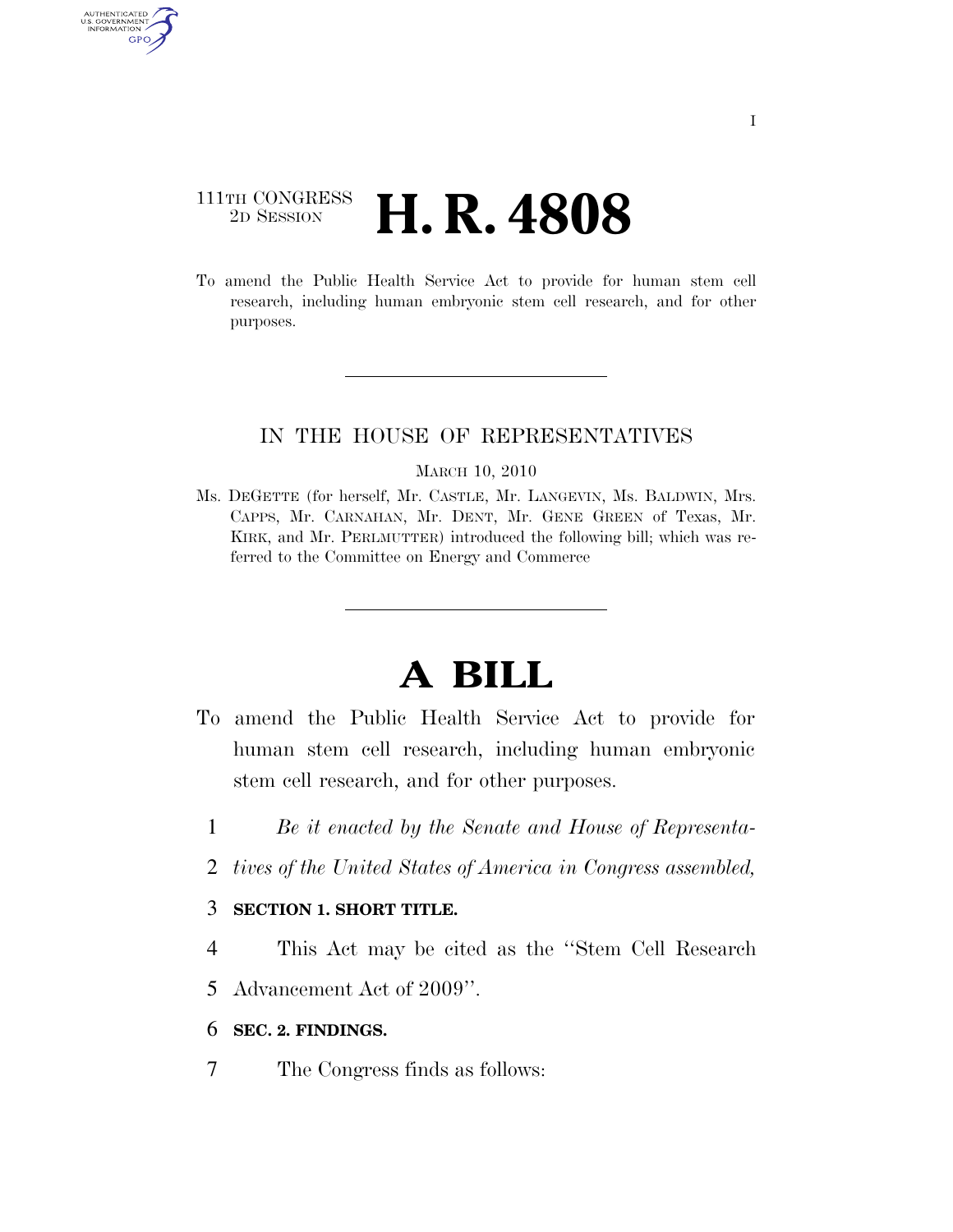(1) On March 9, 2009, President Barack Obama issued Executive Order 13505, entitled ''Re- moving Barriers to Responsible Scientific Research Involving Human Stem Cells''. (2) On July 7, 2009, the National Institutes of Health issued guidelines on human stem cell re- search. (3) The scientific field of stem cell research is continually advancing. **SEC. 3. HUMAN STEM CELL RESEARCH.**  Part H of title IV of the Public Health Service Act (42 U.S.C. 289 et seq.) is amended by inserting after sec- tion 498C the following: **''SEC. 498D. HUMAN STEM CELL RESEARCH.**  15 "(a) In GENERAL.—Notwithstanding any other pro- vision of law, the Secretary shall conduct and support re- search that utilizes human stem cells, including human embryonic stem cells. ''(b) ELIGIBILITY.—Human embryonic stem cells eli- gible for use in research under subsection (a) shall include stem cells that meet each of the following:  $\frac{1}{2}$  (1) The stem cells were derived from human

tilization clinics, were created for the purposes of re-

embryos that have been donated from in vitro fer-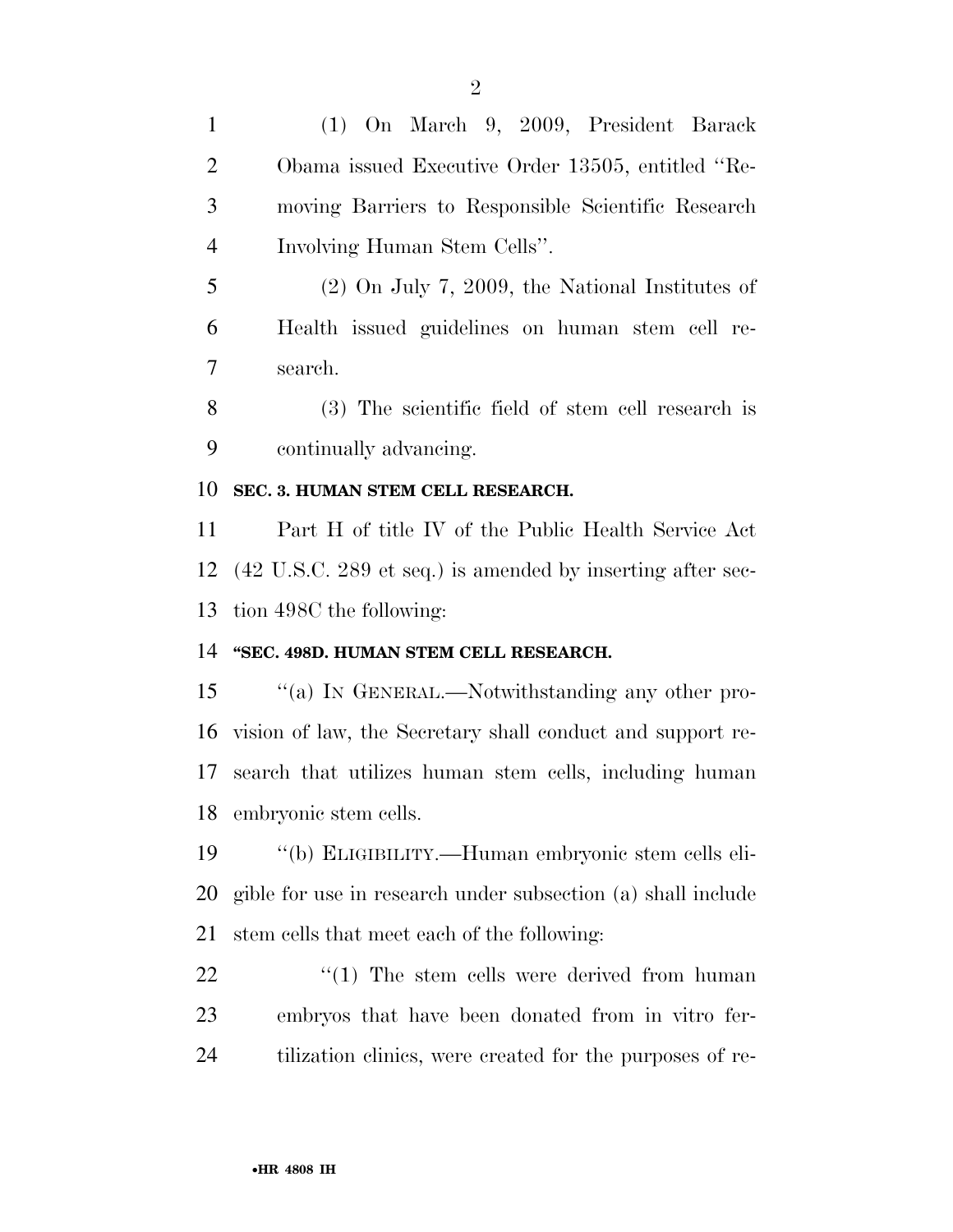| $\mathbf{1}$   | productive treatment, and were in excess of the clin-   |
|----------------|---------------------------------------------------------|
| $\overline{2}$ | ical need of the individuals seeking such treatment.    |
| 3              | $"(2)$ It was determined through consultation           |
| $\overline{4}$ | with the individuals seeking reproductive treatment     |
| 5              | that the embryos to be donated would never be im-       |
| 6              | planted in a woman and would otherwise be dis-          |
| 7              | carded.                                                 |
| 8              | $\cdot$ (3) The individuals seeking reproductive treat- |
| 9              | ment donated the embryos with written informed          |
| 10             | consent and without receiving any financial or other    |
| 11             | inducements to make the donation.                       |
| 12             | "SEC. 498E. GUIDELINES.                                 |
| 13             | "The Secretary, in consultation with the Director of    |
| 14             | NIH, shall—                                             |
| 15             | $\lq(1)$ maintain guidelines applicable to the con-     |
| 16             | duct or support of human stem cell research by the      |
| 17             | Department of Health and Human Services;                |
| 18             | $(2)$ review such guidelines not less than every        |
| 19             | 3 years; and                                            |
| 20             | "(3) update such guidelines as scientifically           |
| 21             | warranted.                                              |
| 22             | "SEC. 498F. PROHIBITION AGAINST FUNDING FOR HUMAN       |
| 23             | CLONING.                                                |
| 24             | "(a) PROHIBITION.—The Secretary shall not use any       |
| 25             | funds for the conduct or support of human cloning.      |